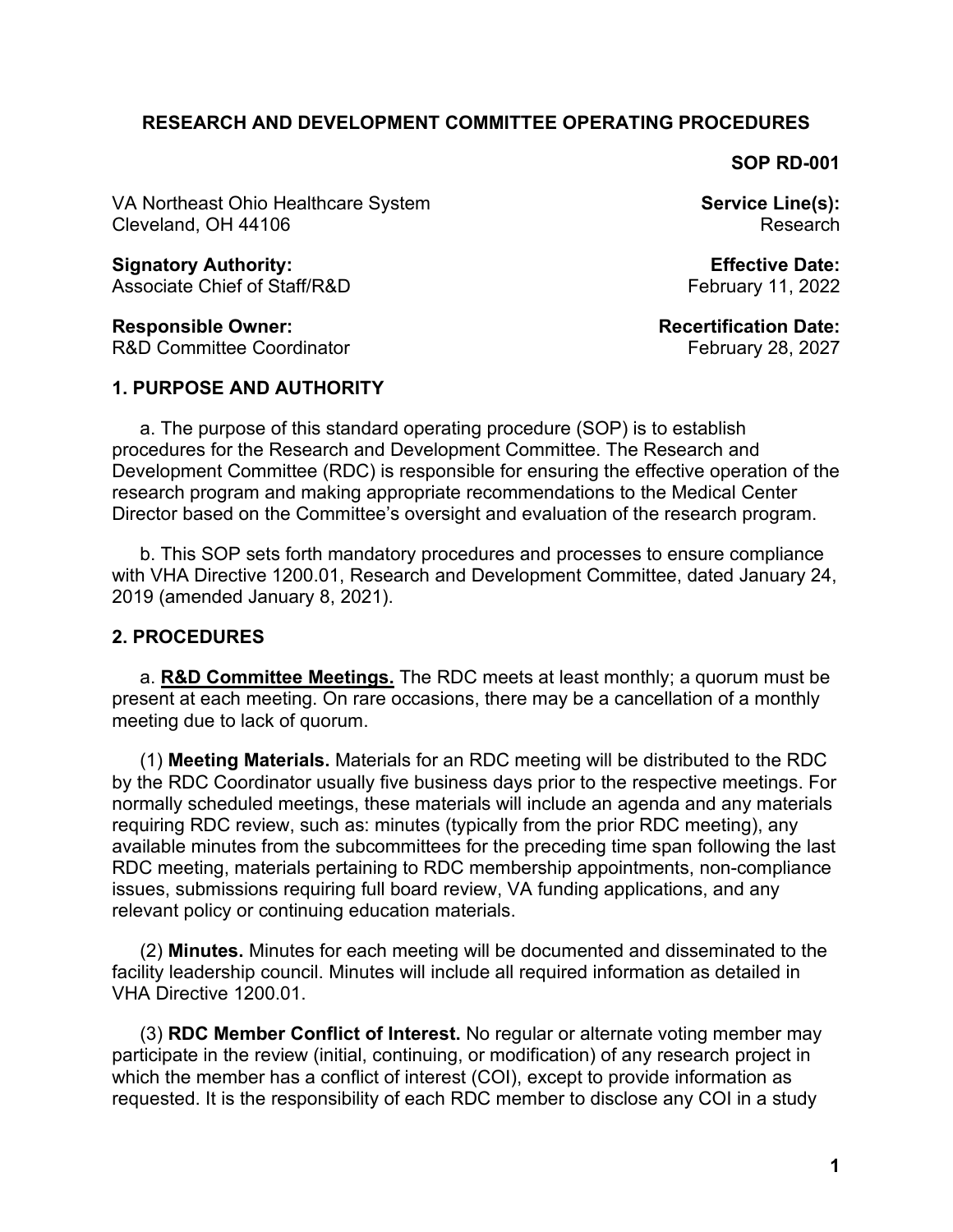submitted for review and recuse him/herself from the deliberations and vote by leaving the room. RDC members with a conflicting interest are excluded from being counted towards quorum. All recusals by members with COI are recorded in the minutes. Members who are assigned to review research in which they have a conflict of interest must notify the RDC Coordinator or other administrative staff so another reviewer can be assigned. Committee members are considered to have a conflict of interest when reviewing research if they are involved in the design and/or conduct of the research such that they are listed as research personnel on the protocol.

(4) **Emergency Meetings.** The RDC may hold unscheduled meetings in response to emergent issues. The Chairperson or Vice-Chairperson of the RDC in consultation with the ACOS/R&D, AO/R&D, or RDC Coordinator may initiate an emergency meeting due to unforeseen circumstances. Emergency RDC meetings must meet the following conditions:

(a) There must be a quorum present in person or by teleconference or video conference for any meeting (emergency or otherwise). Quorum must be present to conduct business and must be present for each vote.

(b) All members must be invited to this meeting and have received any materials to be reviewed.

(c) Minutes will be recorded in accordance with this SOP and any applicable VA handbooks, regulations, or directives.

b. **Annual Review of the Research Program.** In fulfilling the responsibility of the effective operation of the research program, the following items will be assessed/reviewed annually. These may include: Quality assurance activities, reports to the committee by the ACOS/R&D, AO/R&D, or other research staff members, subcommittee reports, facility reports or activities, and other appropriate sources.

(1) The RDC will perform a review of the Research Service. A summary of these reviews and evaluations will be sent to the medical center Director annually. This review will address the following aspects of the program:

(a) Planning and developing broad objectives for the research program so that it supports the VA's mission and determining the extent to which the research program has met its objectives.

(b) An annual review of the Research Safety and Security Program (including planned training, compliance, security issues, etc.), and Review of the Subcommittee of Research Safety.

(c) An annual review of The Animal Care and Use Program (including inspection reports, budgets, space, support staff, training, quality improvement activities, compliance issues, and goals for the next year), and review of the Institutional Animal Care and Use Committee (IACUC composition, IACUC arrangements).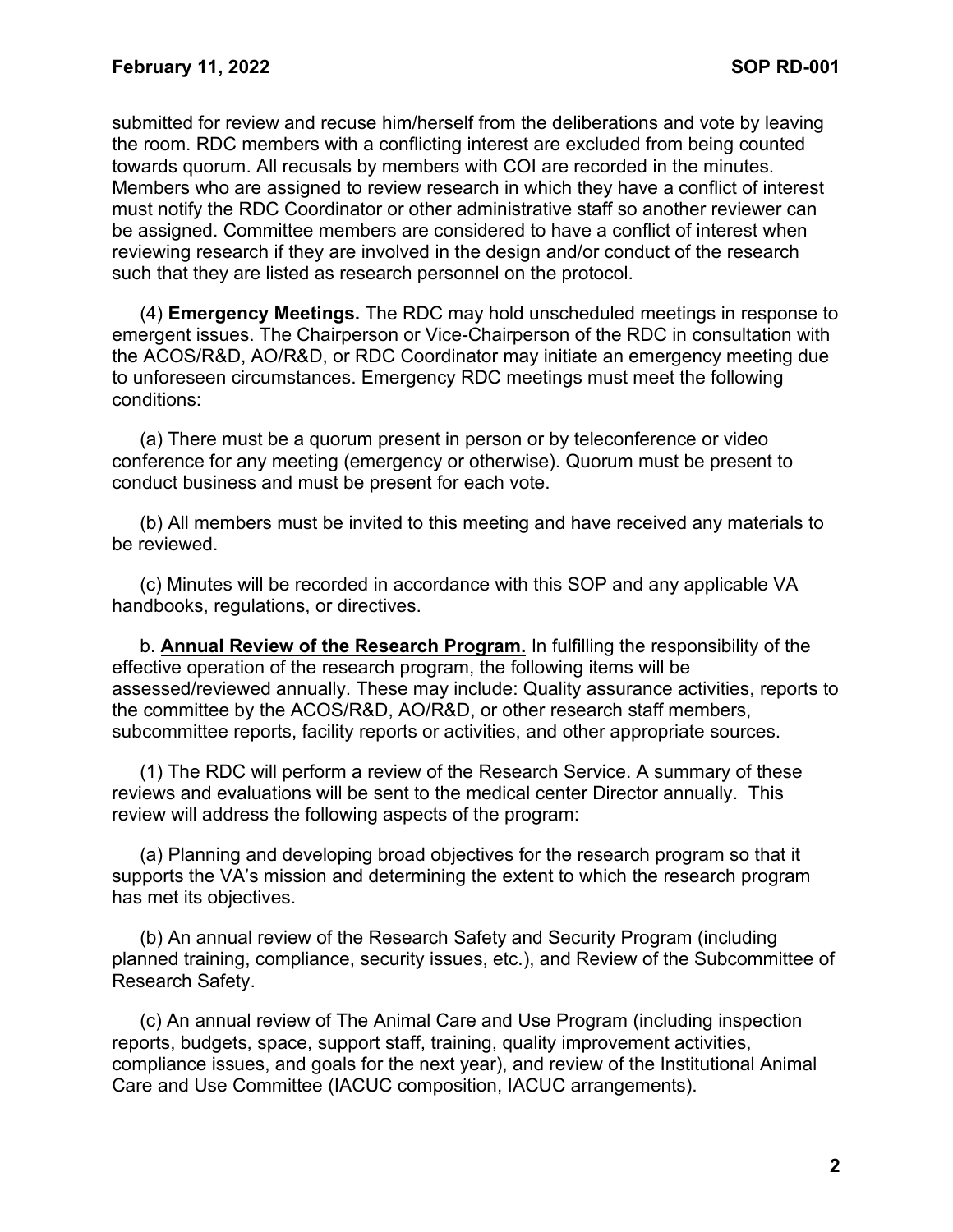(d) An annual review of the Human Research Protection Program (including credentialing and training status report, budget, space, support staff, quality improvement activities, compliance issues, and goals for the next year) and review of the Institutional Review Board (including IRB composition or IRB arrangements).

(e) Reviewing and evaluating all any committees that serve in lieu of VA committees, such as, but not limited to, VA Central IRB and commercial IRBs. Review of an external committee would focus on facility-specific aspects of these relationships, rather than the subcommittee itself. For example, evaluation of the number of projects handled by the committee, changes in MOUs or other agreements, change in processes, and challenges.

c. **RDC Membership.** R&D Committee members are appointed, in writing, by the VA medical facility Director. All RDC members must hold VA appointments (permanent, term, IPA, or WOC). The number, composition, and terms of voting members will meet requirements as detailed in VHA Directive 1200.01.

(1) **Ex Officio, Non-voting Members.** The following individuals are designated to attend R&D Committee meetings as ex officio, non-voting members as their attendance assists the R&D Committee in fulfilling its responsibilities: the medical facility Director, Chief of Staff, Administrative Officer for R&D, and Associate Chief of Staff for R&D. Their attendance is requested, but not mandatory.

(2) **Guests and Consultants.** Consultants or other guests may attend RDC Meetings at the discretion of the AO/R&D, ACOS/R&D, and/or RDC Chairperson. These guests may present materials and/or contribute to discussion – provided they have no conflict of interest regarding the topic at hand – but may not contribute to quorum or vote.

(3) **Election of Chairperson.** Voting members must elect a Chairperson every 2 years. The Chairperson must be approved and officially appointed, in writing, by the medical facility Director for a term of 2 years. The committee may also appoint a Vice Chair(s) to serve when the Chairperson is absent or has a conflict of interest that requires recusal.

(4) **Training Requirements.** The Chair and voting members of the R&D Committee will maintain training in the ethical principles of human research protection as required by VHA Directive 1200.01.

(5) **New Member Orientation.** Once the RDC voting member has been appointed by the medical center Director, the RDC Coordinator will initiate the orientation process. The following subjects and materials may be reviewed:

(a) VHA Directive 1200.01, Research and Development Committee

(b) VANEOHS research submission guidance, which details requirements for submitting new projects for review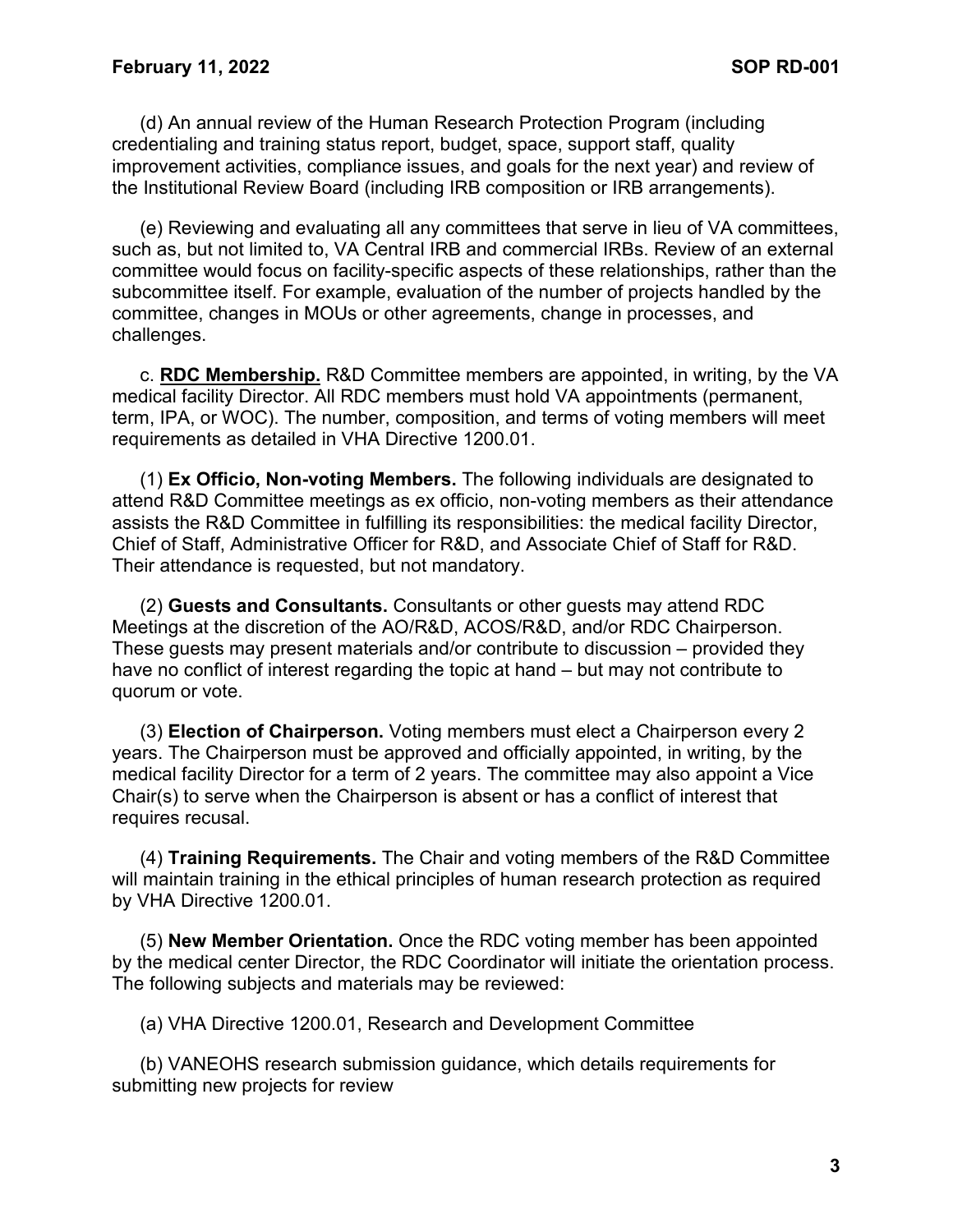(c) VAIRRS/IRBNet guidance, including overview of process for accessing meeting materials and completing reviews

(d) Reviewer Checklists

(6) **Continuing Education.** Training is continuous for RDC members and staff throughout their service on the RDC. Multiple avenues of educational opportunities are available locally and nationally, including, but not limited to:

(a) In-service and educational offerings at convened RDC meetings

(b) Research Service research forums

(c) Identification and dissemination by the ACOS/R&D, RDC Coordinator, RCO, or other administrative staff of new information that might affect the research program, including laws, regulations, policies, procedures, and emerging ethical and scientific issues to RDC members and staff via email or during RDC meetings.

(d) Opportunities to attend national and local human subject protection related conferences and seminars (PRIM&R, ORPP&E educational offerings, etc.)

d. **Research and Development Committee Review of Research.** All VA research except for any emergency use of a test article must be approved by the R&D Committee and cannot be initiated until the Associate Chief of Staff for Research & Development (ACOS/R&D) has notified the Principal Investigator (PI) in writing that all approvals are in place. Reviews by the R&D Committee must ensure relevance of the research to VA's mission and the care of Veterans, scientific merit of the research proposal, and other components as detailed in VHA Directive 1200.01. The R&D Committee has the authority to review research and approve the research, require modifications to obtain approval, or disapprove the research.

(1) **Initial Review.** The materials required for submission for all new (initial) protocols are outlined in the VANEOHS Research Submission Guidance, which can be found at [https://www.clevelandvaresearch.org/research-submissions.](https://www.clevelandvaresearch.org/research-submissions) New projects submitted for review at VANEOHS follow the process outlined below:

(a) Administrative Review. All new studies are initially submitted to the R&D Coordinator and R&D support staff for administrative review. This review ensures the basic submission requirements have been met prior to submission to the committee(s) for review. This includes, but not limited to, confirming the investigator has submitted a complete package and ensuring compliance with required research credentialing, education, and training. The administrative review process also allows a pre-review of any R&D Committee-related issues, such as the inclusion of non-Veterans, so problems may be addressed prior to forwarding the project to applicable committees for formal review. If applicable, the R&D administrative staff will correspond with the Principal Investigator about any necessary revisions or missing documents.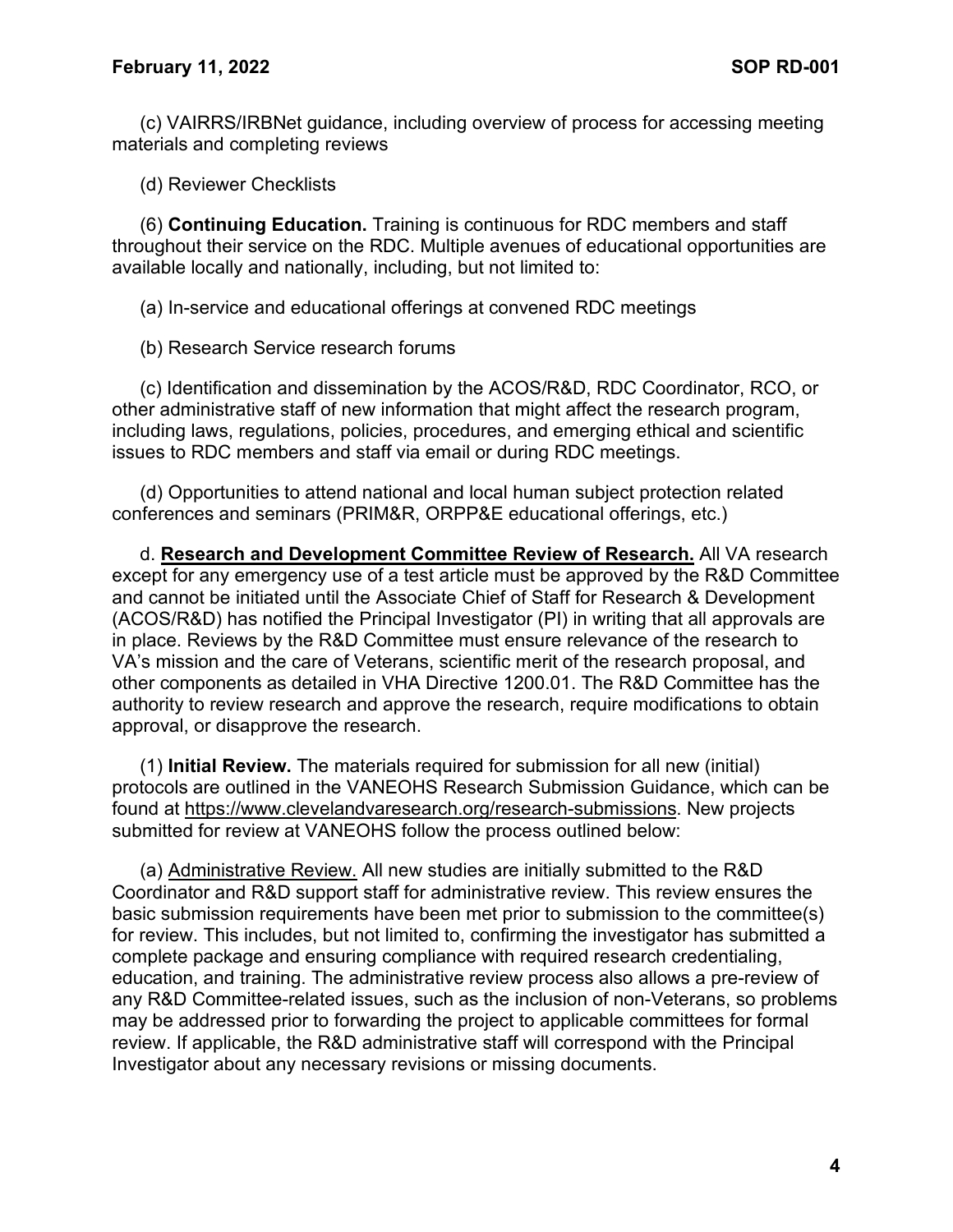(b) Privacy and Information Security Reviews. The R&D Coordinator works directly with the Privacy Officer (PO) and Information System Security Officer (ISSO) at initial submission and throughout the initial review process to coordinate privacy and information security reviews, as applicable and as required by VHA policy. The R&D Coordinator meets regularly, typically weekly, with the PO, ISSO, and IRB administrative staff to facilitate PO and ISSO review of research. The R&D Committee must ensure ISSO and PO reviews have been completed as required by VHA policy before a study is given final approval. The R&D Committee can approve contingent on ISSO and PO review; once the review(s) are completed, final RDC approval can be provided via designated review.

(c) Exempt Determination. If the project meets criteria for exempt human subjects research, the investigator will submit a request for exemption with their study materials. Following administrative review, the project will be forwarded to the IRB Office for an exempt determination.

(d) Subcommittee or External Committee Review. Once the administrative review has been completed and any issues addressed, the project is forwarded to any applicable subcommittees, including IACUC, SRS, and IRB (internal or external), for formal committee review.

(e) R&D Committee Review. New projects are forwarded to the R&D Committee for review typically after any subcommittee or external committee reviews and/or exempt determinations have been completed, as applicable. The protocol and all applicable documents must be available for all members to review. A quorum must be present during the review and approval of the study unless a designated review is used.

#### (2) **R&D Committee Review of Research Overseen by a Subcommittee.**

(a) The R&D Committee may approve a protocol contingent on the protocol being approved by one or more subcommittees. Final approval may only be given after the R&D Committee receives documentation from all applicable subcommittees of their review and non-contingent approval. Final approval can be provided by a designated reviewer if there were no major changes made by the subcommittee(s). Major changes would be those that affect funding, scientific merit, or inclusion of non-Veterans. The designated reviewer must have sufficient documentation from the subcommittee(s) to make a determination about any changes requested. This final approval must be reported to the full R&D Committee at its next convened meeting and noted in the minutes.

(b) The R&D Committee must receive notice from the subcommittee that the research protocol has been approved. If any modifications requested by the R&D Committee would affect subcommittee review, the project will be sent back to the applicable subcommittee(s) for re-review.

(c) The R&D Committee may disapprove a study even if approved by all subcommittees, if the project does not meet the research review components as defined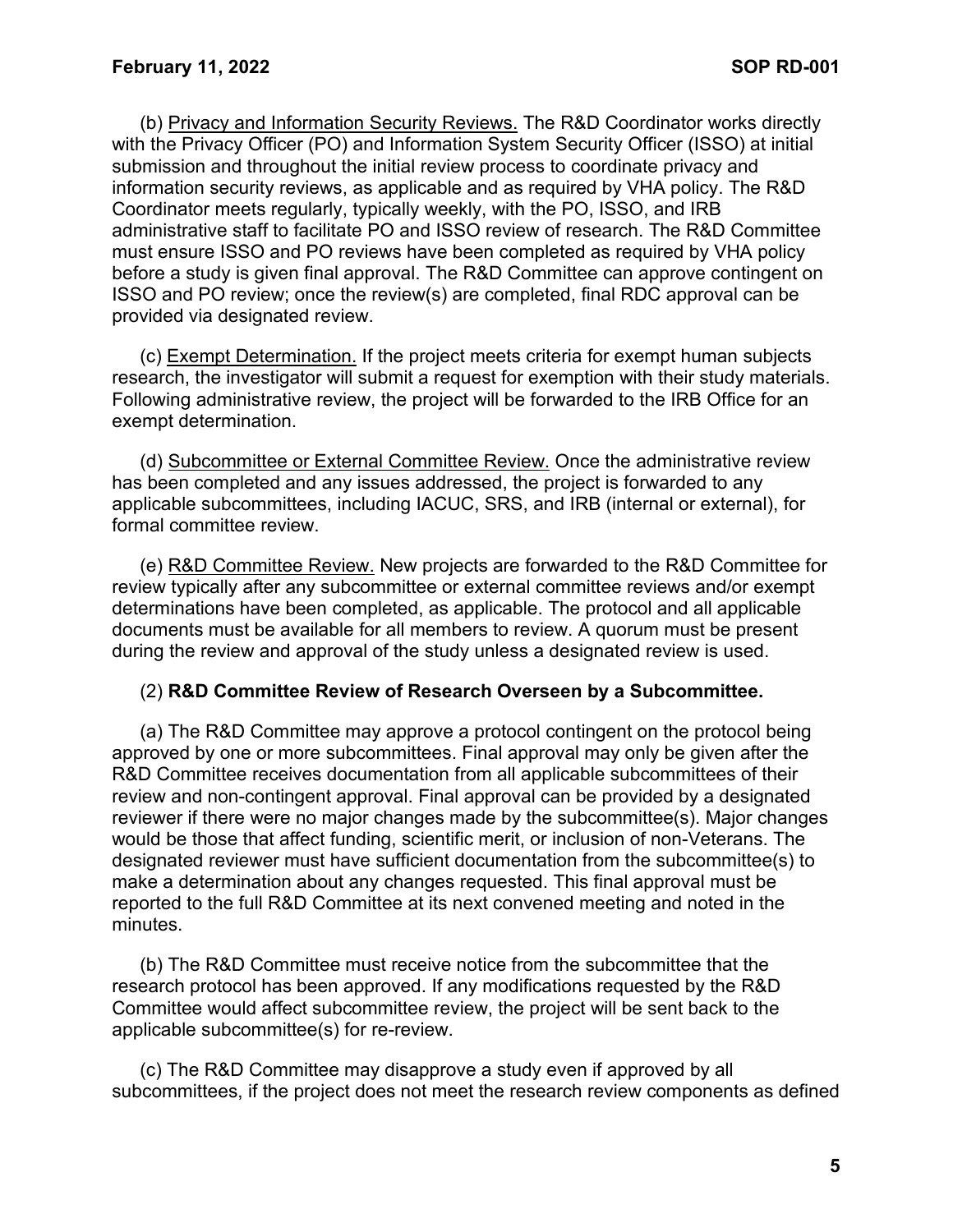in VHA Directive 1200.01, or other serious concerns as defined by the R&D Committee. However, the R&D Committee may not approve research that has been disapproved by an applicable subcommittee.

(d) After initial R&D Committee approval, the RDC does not need to review and approve continuing reviews or amendments, unless those amendments are requesting the inclusion of non-Veterans that was not previously approved. However, the R&D Committee should be provided sufficient documentation of continuing reviews and amendments in the subcommittee minutes that are provided to the R&D Committee.

### (3) **R&D Committee Review of Research Overseen by an External IRB.**

(a) The R&D Committee will determine, and document in the RDC reviewer checklist, that the research:

1. Supports the VA mission and is relevant to the care of Veterans

2. Is scientifically meritorious

3. Ensures the security of VA Data and storage of data and specimens in accordance with all applicable requirements, as detailed in VHA Directive 1200.01.

(b) New studies being submitted to external IRBs should first be submitted to the VANEOHS R&D Coordinator for administrative review, prior to submission to the external committee. The R&D Coordinator or R&D support staff will conduct their administrative review, ensure all VA required elements of informed consent are present, and ensure initial any applicable PO and ISSO reviews are completed prior to submission to an external IRB. The R&D Coordinator will inform the study team when the administrative review is complete, and the project may be submitted to the external committee.

(c) The full protocol must be available for review by the R&D Committee. The R&D Committee should also receive a copy of the approval letter from the external IRB.

(d) After initial R&D Committee approval, the RDC does not need to review and approve continuing reviews or amendments, unless those amendments are requesting the inclusion of non-Veterans that was not previously approved. However, the R&D Committee should be provided sufficient documentation of continuing reviews and amendments in the committee minutes that are provided to the R&D Committee.

### (4) **R&D Committee Review of Research as the Only Oversight Committee.**

(a) For protocols that require modification to obtain approval, the R&D Committee must communicate their action to the VA Investigator. Minor changes may be reviewed and approved by the Chair or a designated voting member of the R&D Committee and provided final approval via designated review. Minor changes are defined as changes that do not affect funding or scientific merit. The final approval must be noted in the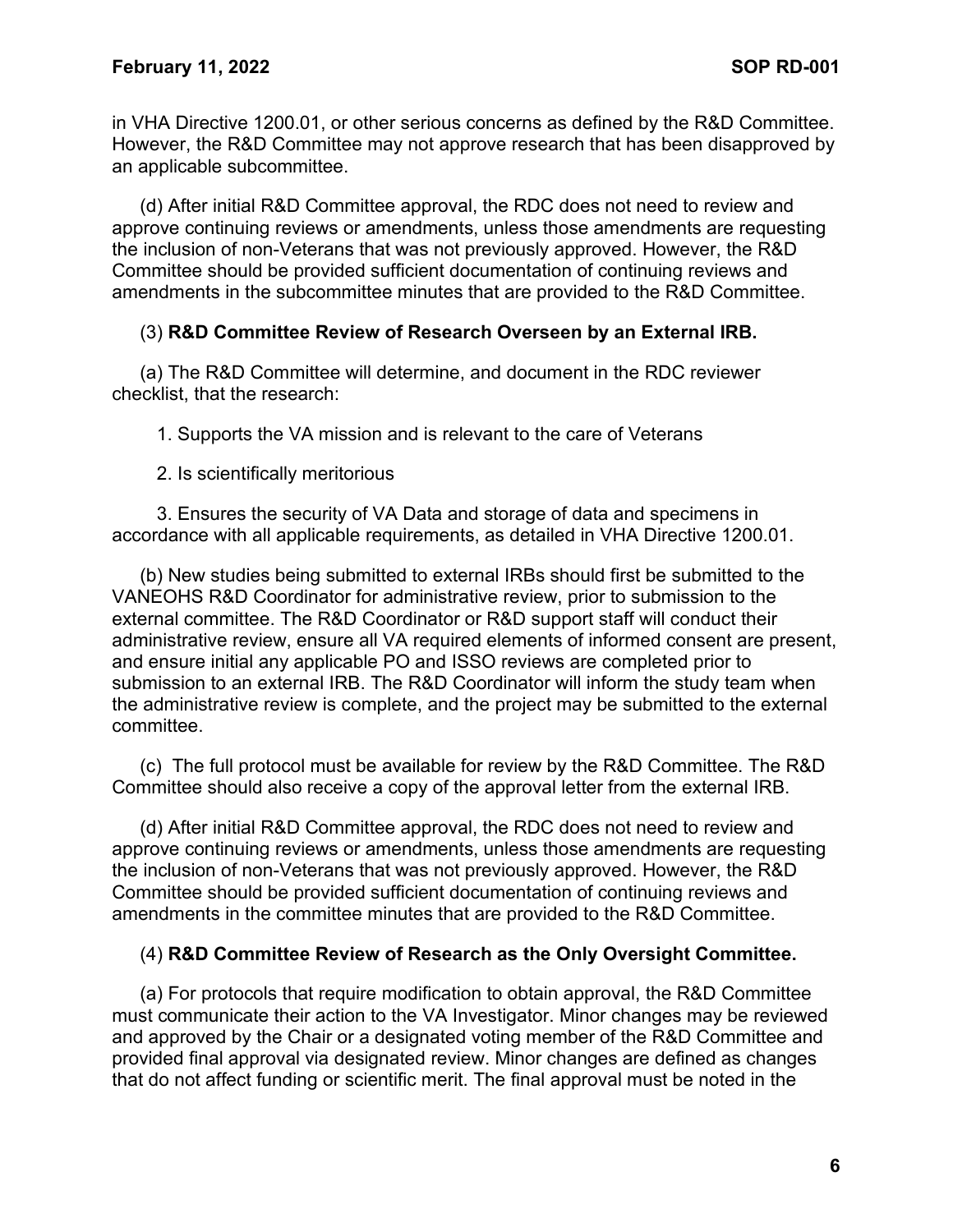minutes of the next R&D Committee when reported to the full R&D Committee at its next convened meeting.

(b) Continuing Review. With the exception of exempt human subjects research studies, the RDC must conduct continuing reviews for studies under the sole oversight of the RDC according to VHA Directive 1200.01. For exempt research under sole RDC oversight, a project status update is required annually per local policy.

1. For studies requiring R&D Committee continuing review, the RDC must set the time frame for continuing review at initial study approval. The time frame may not exceed one year. If the VA research activity can be approved by a R&D Committee through a designated review process, such as exempt human subject research protocols and protocols approved by expedited review by the IRB, then continuing reviews may be done by designated review.

2. The local SOP "RD-003, Research and Development Committee Project Status Update and Continuing Review Procedures" provides full details on local requirements for RDC continuing review and project status updates.

(c) Review of Amendments. Amendments to approved research must be submitted to the R&D Committee for approval.

1. If the VA research activity can be approved by a R&D Committee through a designated review process, such as exempt human subject research protocols and protocols approved by expedited review by the IRB, the review and approval of amendments may be done by designated review. If the changes being requested would make the project ineligible for designated review, the amendment will be referred to the full R&D Committee for convened board review.

2. If the modifications or amendments being requested would change the research criteria such that the project would be under subcommittee oversight, the amendment request will be referred to the applicable subcommittee for review. For example, if an amendment to an exempt human subjects research study under sole R&D Committee oversight is requesting the addition of a procedure that would require IRB oversight, then the amendment request would be sent to the IRB for review and, if approved by the IRB, the project would transition to IRB oversight.

(d) **Convened Board Review**. For submissions being reviewed by the convened R&D Committee, the R&D Coordinator or R&D support staff will assign a primary reviewer based on their expertise and/or reviewer workload. The primary reviewer and all R&D Committee voting members will be provided access to the study materials prior to the meeting, typically 5 business days in advance. The primary reviewer will review the materials prior to the meeting, complete a reviewer checklist, and present a brief summary of the research, including any issues identified, as well as their recommendation, to the convened board during the meeting. The board will vote to approve the research, require modifications to obtain approval, or disapprove the research. If the board requires modifications to the research prior to approval, this will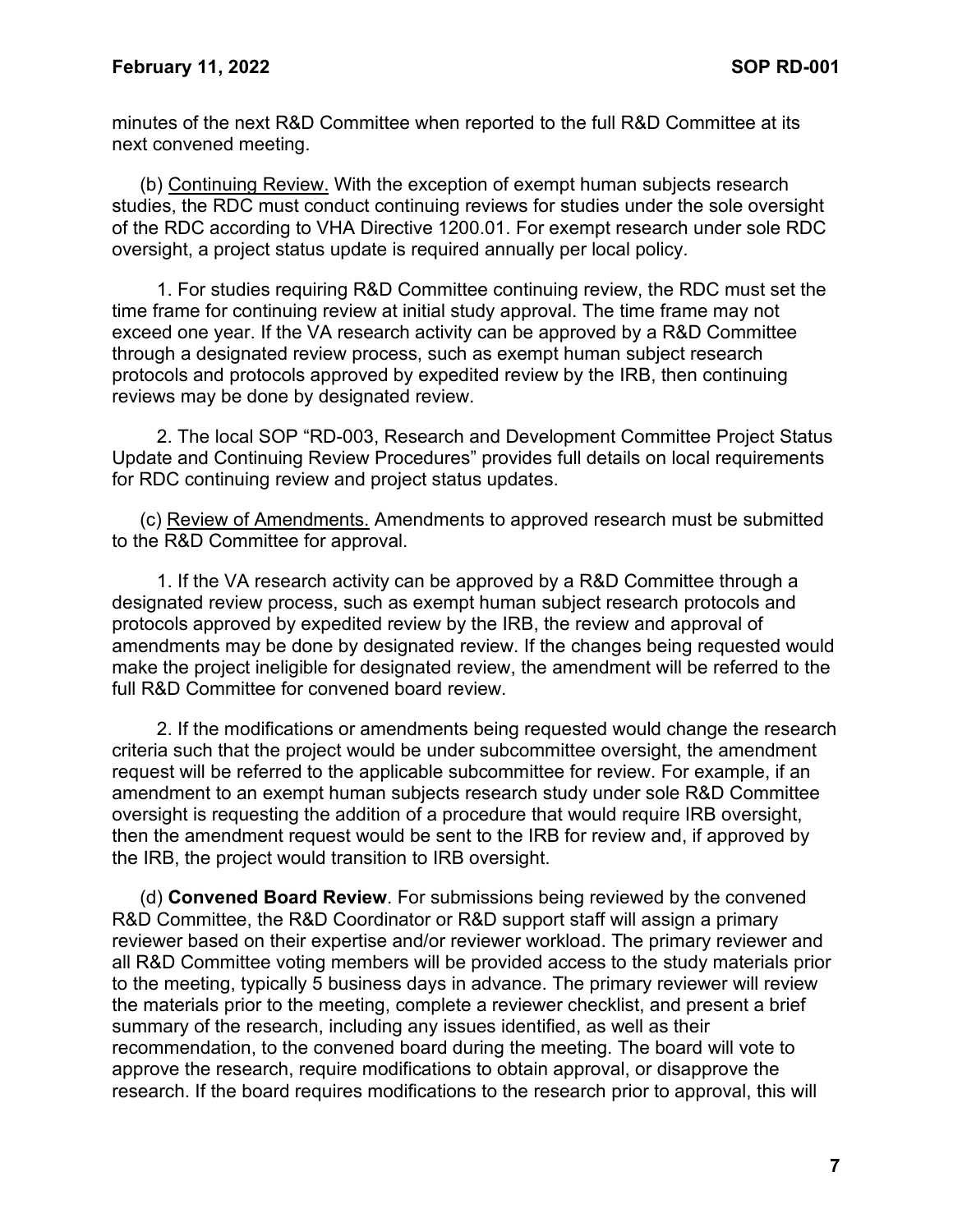be communicated to the investigator. The R&D approval date will be the date the convened board voted to approve the research. An R&D approval letter will then be generated, signed by the ACOS/R&D, and sent to the Principal Investigator.

(5) **Designated Review.** Research activities eligible for designated review, as detailed in VHA Directive 1200.01, may be approved by the R&D Committee Chair, or a voting member designated by the Chair, outside of a convened board meeting via the designated review process.

(a) When a research submission is eligible for designated review per VHA 1200.01, the RDC Coordinator or R&D support staff will assign one of the RDC voting or alternate voting members as a designated reviewer, based on their expertise and/or reviewer workload. All voting and alternate voting members of the RDC have been designated by the RDC Chair as eligible reviewers for conducting designated reviews. The RDC Coordinator may select the reviewer in consult with the RDC Chairperson, ACOS/R&D or AO/R&D.

(b) When designated review is taking place following contingent approval at a convened R&D Committee meeting, the reviewer must be presented with materials sufficient to review and make a decision based on the contingencies approved at the meeting. For example, if a study is approved contingent on Privacy Officer (PO) and/or Information System Security Officer (ISSO) approval, the reviewer should be presented with a copy of the completed PO and/or ISSO reviews. The reviewer does not need to re-review aspects of the study that were already reviewed and approved by the full committee unless changes were made.

(c) The reviewer will review the submission, complete a reviewer checklist, and indicate in their checklist whether the research submission is approved, deferred to return to the full R&D Committee, or not approved. If deferred or not approved, the reviewer must provide an explanation; this information will be communicated to the investigator. If the reviewer would like to request modifications to the study materials before approval, the reviewer should communicate directly with the investigator (and include the R&D Coordinator on all correspondence). The R&D Coordinator must receive final copies of all revised documents. The date of approval is the date of final approval by the designated reviewer once all changes have been made. All designated reviews will be reported to the R&D Committee in the next agenda and minutes.

(d) The R&D approval date will be the date the designated review checklist was signed and marked approved by the reviewer. An R&D approval letter will then be generated, signed by the ACOS/R&D, and sent to the Principal Investigator.

e. **Research and Development Committee Records.** Adequate documentation of the activities of the R&D Committee will be maintained according to the requirements detailed in VHA Directive 1200.01.

f. **Participation of Non-Veterans as Research Subjects.** Non-Veterans may be entered into a VA-approved research study according to the guidelines documented in